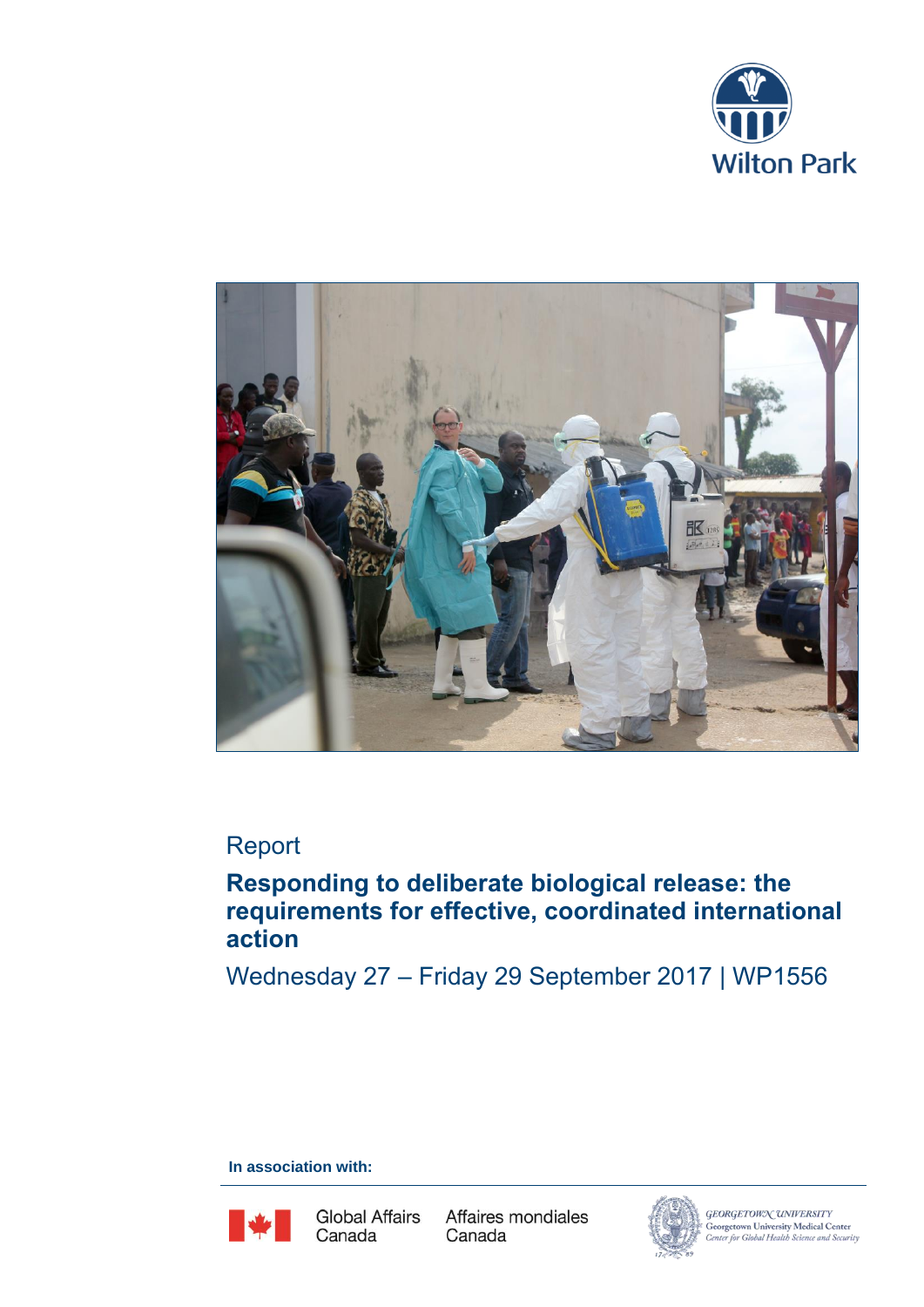

# Report

# **Responding to deliberate biological release: the requirements for effective, coordinated international action**

# Wednesday 27 – Friday 29 September 2017 | WP1556 **Executive Summary**

The dialogue held at Wilton Park gathered international experts from multiple perspectives to build on the outcomes of the previous year's meeting, "The 2014- 2015 Ebola outbreak: lessons for response to a deliberate event". Through a series of plenary discussions and smaller group workshops, the participants were able to map the existing challenges and gaps in responding to deliberate biological events, propose a set of activities that leverage existing expertise, and agree upon a discrete list of tasks required for moving forward.

## **Key challenges identified**

- Due to the high variability of infectious diseases, context and type of agents are highly influential on the characteristics of the outbreak, and thus the characteristics of response.
- At the International Organisation (IO) level, no agency has been designated as the lead authority on issues related to deliberate biological releases. The map of all stakeholders potentially involved in preparedness and response to a deliberate bio-event is extremely crowded, and roles and responsibilities are poorly defined.
- While the Biological and Toxins Weapons Convention (BWC) has a theoretical role in providing assistance (via Article VII) and investigating (via Article VI) during a deliberate biological event, in practice, it lacks the functional capacities to effectively coordinate a response with the pertinent agencies and IOs.
- When the BWC was negotiated, parties agreed that assistance would be provided when a State Party is 'exposed to danger as a result of a violation of the Convention'. This formulation is still subject to interpretation today, which raises further uncertainties on what type of event might fall under this determination, and what proof or data the requesting state party might have to put forward to request such assistance.
- The absence of clear procedures on how to trigger Article VII and the lack of understanding on what assistance would entail in practice, or how response would be operationalised, coordinated or managed, put into the question any additional benefits the provision might offer to the requesting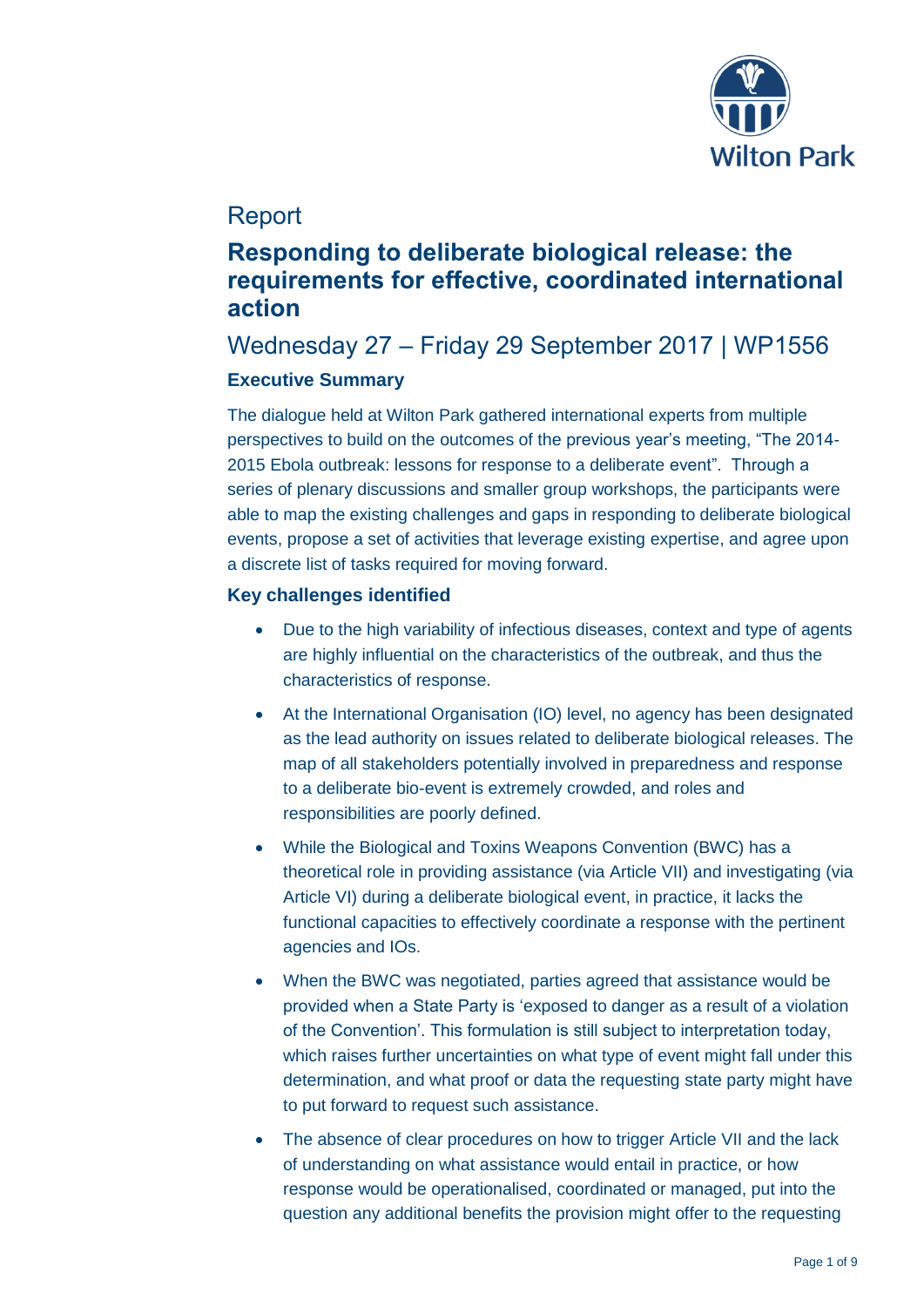state.

- Deliberate biological events might lead to great confusion about the role of the military, especially under the assumption that international assistance may already be provided prior to the confirmation of a deliberate use of biological agents.
- The lack of Standard Operating Procedures (SOPs) depicting how best international humanitarian and law enforcement agencies may interact with each other, nor how and what type of information may be shared, creates further challenges for the smooth and conflict-free development of international response efforts.

## **Key recommendations**

- A roster of experts, composed of responder agencies and other relevant actors, and involving the health, security, law enforcement and humanitarian sectors, ought to be created and meet regularly to address the issues identified above.
- This working group will aim to undertake a situational assessment and mapping of existing mandates, capabilities, resources and mechanisms already in place at the IO level. During this process, it is also incumbent on the Organisations in question to self-assess and report back to the working group. The roster would also be tasked with the creation of a glossary of terms to standardise vocabulary across organisations and facilitate coordination.
- It is crucial to clarify the separation of humanitarian and investigative aspects of the response. IOs should come together to design a mechanism of information sharing between the public health community and the law enforcement community in a way that respect their mandates.
- IOs harbour significant amount of knowledge, mechanisms and frameworks that could be used to validate next steps. Similarly, multiple member states have highly efficient national chemical, biological, radiological and nuclear (CBRN) response teams, which are well trained and have created SOPs for evidence collection that can be use jointly by responders and investigators. These SOPs and other key strategic documents could be used as a basis for the development international SOPs.
- Gold standard national forensic laboratories around the world should provide guidance and best practices to the IOs in the development of key guidance documents on the secure packaging and transport of sample and maintaining the chain of custody in the context of deliberate events.

## **Introduction**

## **Background**

The recent use of chemical weapons in Syria and Iraq, along with the growing threats of emerging and re-emerging infectious diseases, triggered the international community's renewed interest in strengthening its capacity to prepare and respond to the deliberate release of a biological agent. The 2014-1016 Ebola crisis in West Africa demonstrated the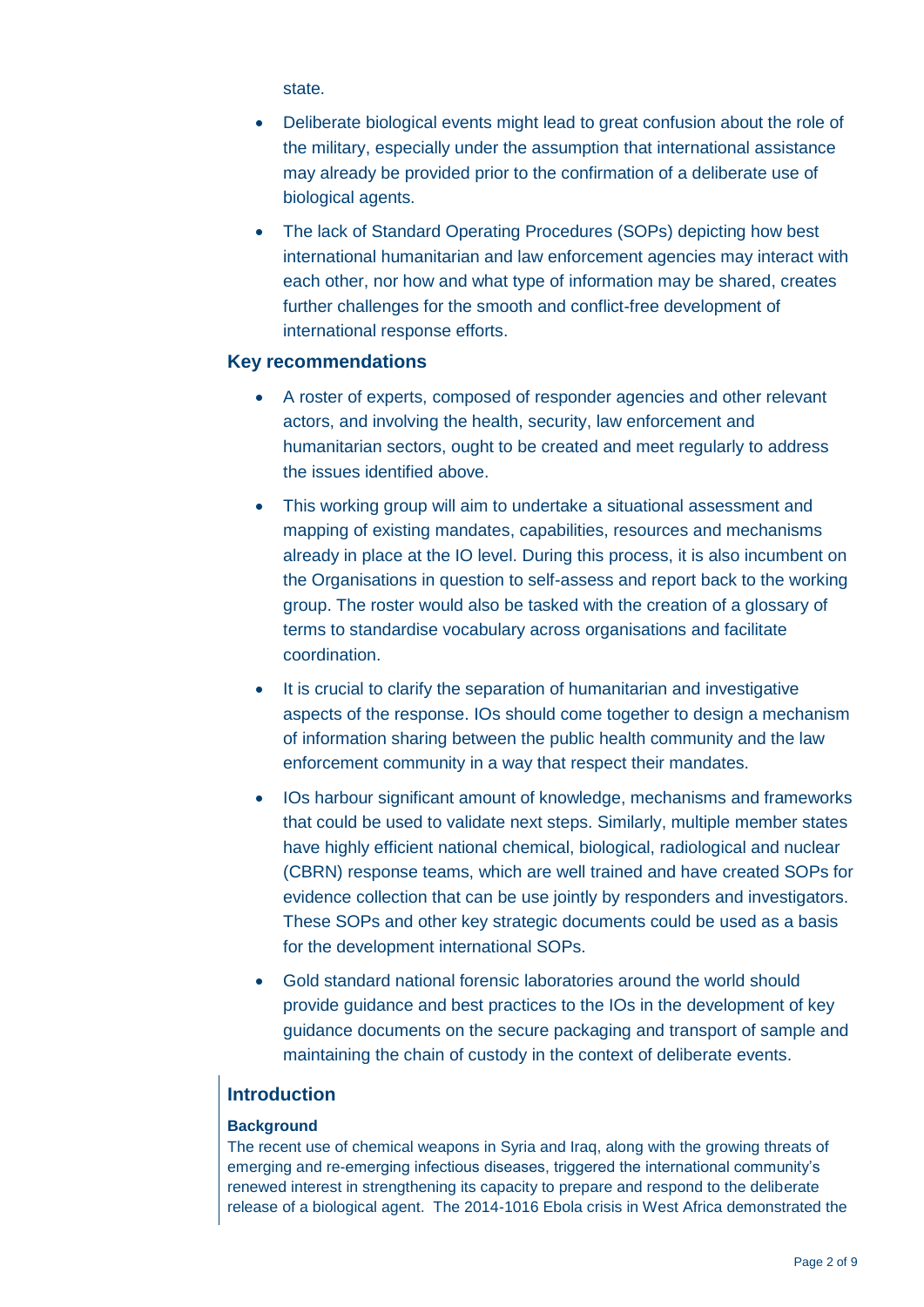complexity in collaborating effectively at the international community level, and unfortunately highlighted how poorly prepared that community is for a large scale pandemic. Many practical, legal, logistical and operational gaps and challenges need to be overcome before effective international collaboration can be achieved, particularly in the context of deliberate use of biological weapons.

#### **Specific goals and objectives**

This Wilton Park dialogue was held to support the Biological Weapons Convention (BWC), the Global Partnership (GP)'s Biological Security Working Group and the Global Health Security Agenda Response Action Packages. More specifically, this meeting aimed to identify how governments, international organisations (IOs) and non-governmental entities can effectively implement collaborative action in the event of the use of a biological weapon, whether by states or non-state actors, in order to ensure effective response that contains the outbreak promptly and promotes a quick recovery.

Against this background this Wilton Park meeting sought to:

- Identify existing challenges for response to deliberate biological events
- Review existing stakeholders, frameworks and mechanisms at the international and national level
- Map existing gaps
- And validate a collaborative work plan that describes discrete steps that could be taken by states and IOs to build and sustain a more effective operational capability against deliberate biological events.



Figure 1 - Goals and objectives

## **The challenges**

Through a series of plenary discussions and small group work, participants came together to identify the various gaps and challenges that exist when dealing with a deliberation biological event. While these gaps were discussed thematically, it is important to remember that these challenges are interrelated and impact on each other in complex and non-linear ways.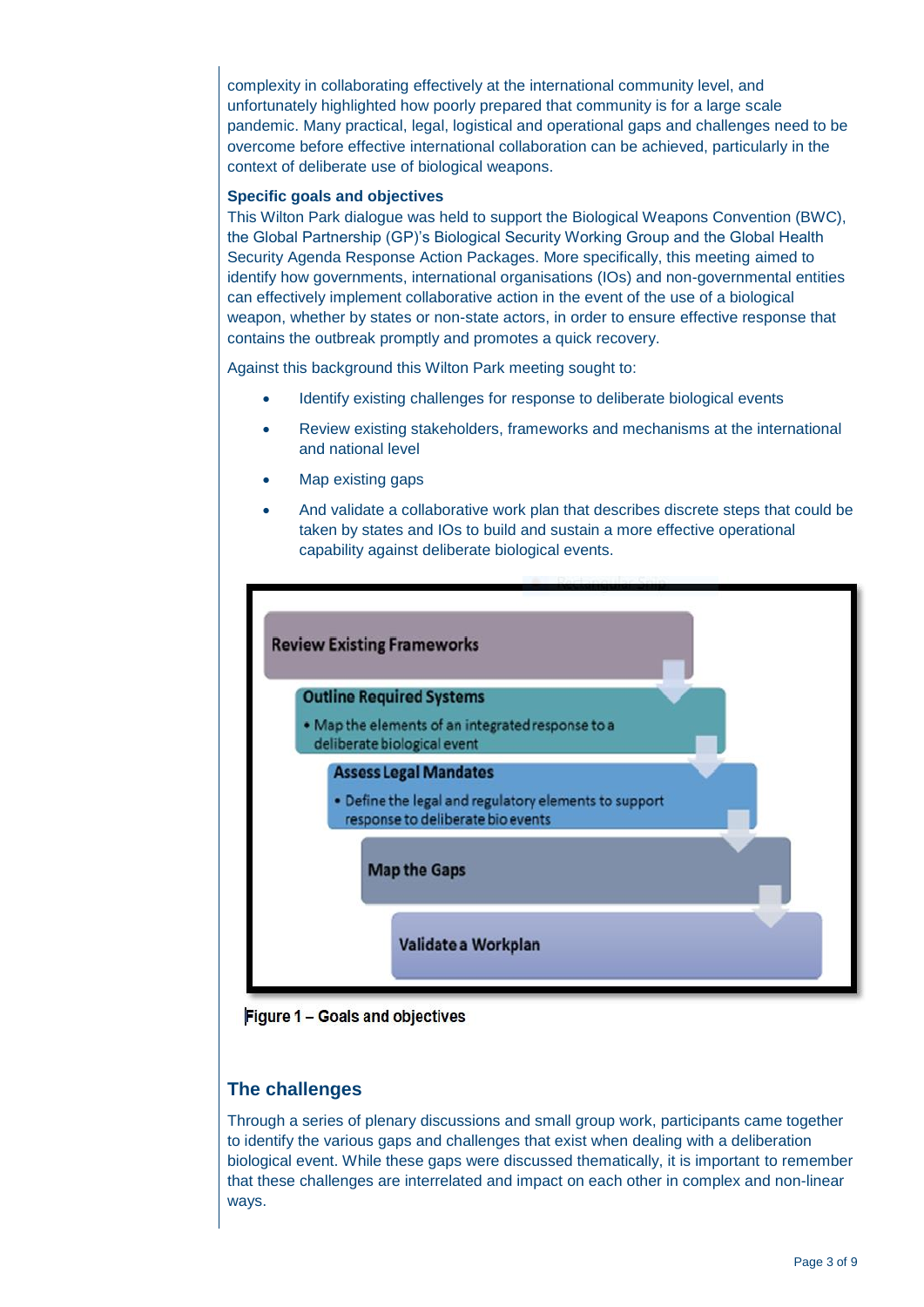## **Outbreaks are highly variable by nature**

- 1. New mathematical models have shown that there could be over 22 million possible outbreak scenarios, all of which are considerably diverse in nature and highly contingent on circumstances. There is little doubt that infectious diseases are indeed highly variable, and that even when dealing with a naturally occurring outbreak, no response and coordination efforts would ever be exactly replicated.
- 2. The weaponised biological agent itself may also impact the response efforts. Indeed, consider the comparison between the release of anthrax and a highly infectious and pathogenic influenza virus: an attack using the former would be highly localised and more similar to a chemical attack in its epidemiology, whereas the spread of latter would be highly mobile, with transmission occurring through droplets made when infected individuals cough, sneeze or talk. Context and type of agents, are, therefore, highly influential on the characteristics of the outbreak, and thus the characteristics of response.
- 3. When a deliberate act is suspected, response efforts are further complicated, especially as questions surrounding deliberate use may remain unanswered, and that the security environment may exhibit varying levels of permissiveness. For example, a deliberate release may create uncertainties regarding the appropriate use of sanctions or military response, as well as how best to balance humanitarian efforts with criminal investigation in a continuously changing environment, where the order of magnitude of the outbreak may be bigger than in a natural one. All of these factors shape the response and the necessity for different actors and capacities.

## **Challenges at the International Organisation level**

- 4. At the IO level, no organisation or agency has been designated as the lead authority on issues related to deliberate biological releases. To further complicate the landscape, the map of all stakeholders potentially involved in preparedness and response to a deliberate bio-event is extremely crowded, and roles and responsibilities are poorly defined, not designated and also simply not widely known. Coordination amongst IOs could therefore be rendered very complex following a deliberate act, and the United Nations (UN) system would have very little capacity overall to responding to a natural outbreak in non-permissive environment or to a deliberate outbreak.
- 5. In retrospect, if Ebola had reached the ungoverned portions of Nigeria or Mali, it is unclear what assistance the UN system might have been able to provide, nor how effective that assistance might have been. It is clear, though that IOs have yet to effectively come together to define and map the frameworks for preparedness, detection, reporting, response, recovery, investigation and governance in the context of a deliberate event. IOs cooperation might benefit from the creation of a platform where information and/or recommendation for best practices is been integrated and can be shared.
- 6. While the Biological and Toxins Weapons Convention (BWC) has a theoretical role in providing assistance (via Article VII) and investigating (via Article VI) during a deliberate biological event, in practice, it lacks the functional capacities to effectively coordinate a response with the pertinent agencies and IOs.
- 7. When the BWC and Chemical Weapons Convention (CWC) were first negotiated, only state on state belligerent actions were considered. This may weaken the Convention's leadership position when dealing with contemporary threats, such as state vs. non state actor events. However, in Syria in 2013, an investigation was requested on alleged use of a chemical weapon by a non-state actor, which provides a precedent for the role of the CWC during an alleged attack by a non-state actor. It is unclear if this would be sufficient for the involvement of the BWC during an alleged biological attack by a nonstate actor.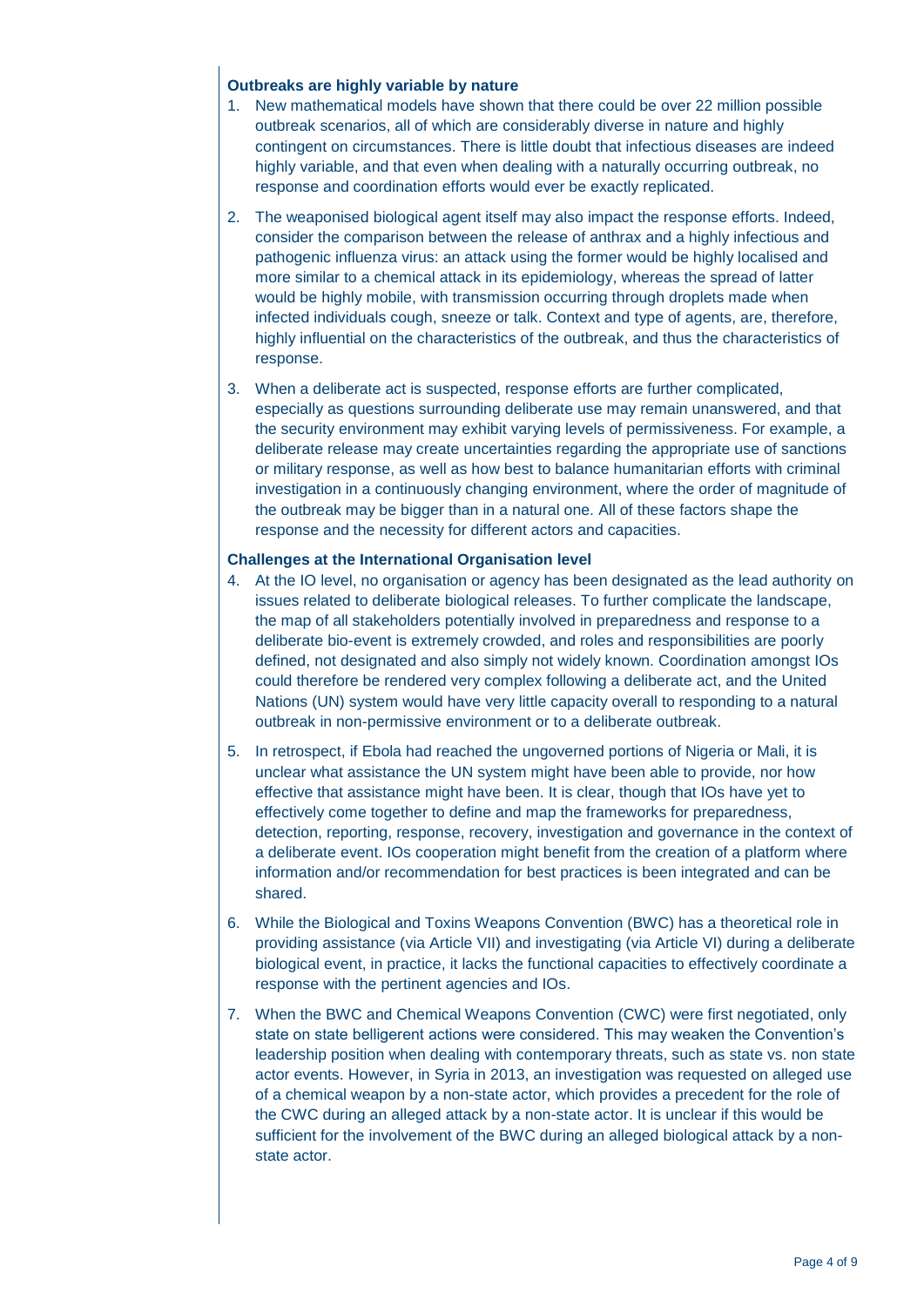## **BWC Article VII specific challenges**

- 8. When the BWC was negotiated between 1969 and 1971, negotiators agreed that assistance would be provided when a State Party is 'exposed to danger as a result of a violation of the Convention'. This formulation is still subject to interpretation today, which raises further uncertainties on what type of event might fall under this determination, and what proof or data the requesting state party might have to put forward to request such assistance. Considering the variable nature of infectious diseases, confirmation of the deliberate nature of an outbreak could be considerably delayed, even arriving after containment of the outbreak in some cases, which might render the value of the assistance provided through the invocation of article VII debatable.
- 9. The formulation "exposed to danger" is particularly ambiguous, yet its most common interpretation is that assistance means humanitarian and medical support, not military or security assistance – unless military personnel is providing humanitarian aid, such as those deployed in West Africa during the 2014-2016 Ebola crisis. In addition, the formulation "threat of use" may also be problematic as it is too broad and subject to a wide ranging set of interpretations. Depending on how threat of use is defined, it may risk draining out all the available, but finite, resources if response were to be required for all threats.
- 10. Lastly, the absence of clear procedures on how to trigger Article VII and the lack of understanding on what assistance would entail in practice, or how response would be operationalised, coordinated or managed, also put into question any additional benefits the provision might offer. The 2014-1016 Ebola outbreak in West Africa provides a clear example of how an uncontrolled outbreak may become a humanitarian, economic, political and societal crisis that requires prompt assistance from the international community. It is therefore possible that valuable time could be lost if IOs needed to wait for the slow and often politically complex determination of deliberate biological weapons use by the UN.

## **Challenges at the NGO level**

11. In the event of a deliberate release of a biological agent, which may often manifest itself like natural outbreak at first, it is likely that assistance may already be provided by IOs, regional organisations as well as foreign governments and non-governmental organisations (NGOs) before deliberate use is suspected or confirmed. Once circumstances change, and a deliberate act is either suspected or confirmed, the core mandate of NGOs and IOs would not necessarily change, but in practical terms, some may lack the capacity to operate in such an environment. Indeed, medical personnel's safety would be become a more important issue, while many NGOs may not be able to provide adequate life insurance to their worker in a conflict environment, and medical evacuation may become more logistically complicated.

## **Challenges at the Member State level**

- 12. A significant and first line defence against natural, accidental and deliberate outbreaks is effective surveillance, detection, identification and mitigation capabilities. These capacities, however, are lacking in many parts of the world where implementation of the International Health Regulations still has a long road to go. Many states still have underdeveloped national surveillance capacities; requiring further national commitment and bilateral and regional coordination.
- 13. In addition, while humanitarian disaster response is well coordinated, it remains resource-intensive and must be better supported by national capacities. Many member states must further develop their regulatory capacity to provide and receive assistance during emergencies, including medical countermeasures, public health, medical, and veterinary personnel. Member states must ensure that their capabilities to logistically receive and redistribute the aid is sufficient, secure and follows core compliance requirements.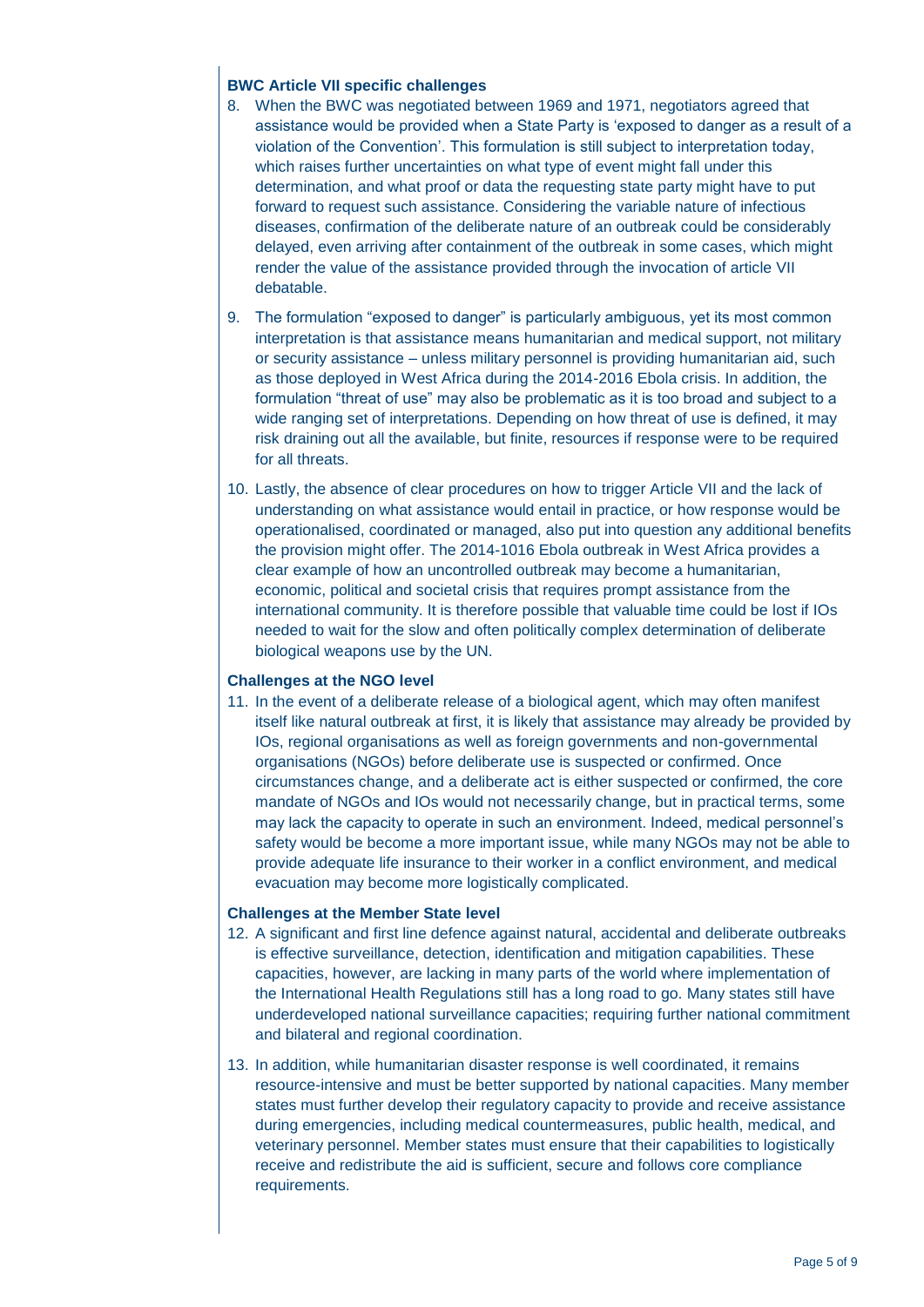14. The absence of standard operating procedures (SOPs) and clear provisions for invoking Article VII create political and legal uncertainties for the requesting state, which may appear to outweigh the benefits it may get from requesting assistance through this process over other existing mechanisms.

## **Uncertainties regarding the role of the military**

- 15. It is clear that the role of the military will differ during a deliberate event, versus a natural outbreak, versus a natural outbreak in a non-permissive environment. Deliberate biological events might lead to great confusion about the role of the military, especially under the assumption that international assistance may already be provided prior to the confirmation of a deliberate use of biological agents. Indeed, under such circumstances, it might become very hard for the affected population to distinguish between foreign military who are mandated to provide medical and humanitarian aid, like those deployed in West Africa during the 2014-1016 Ebola crisis, and those who would be deployed for security purposes and who would exhibit a more active role in a conflict situation. This confusion may exacerbate the local populations distrust, and lead to unrests and resistance which may hinder the response efforts.
- 16. Lastly, many unresolved questions remain on military-military cooperation and how foreign militaries might co-exist in the same space during a deliberate biological event. There is no existing best practice document or framework that provides the necessary guidance for them to effectively operate during this type of crisis.

## **Conflicting humanitarian and investigative missions**

- 17. Cooperation and coordination between humanitarian or medical response actors and those involved in the criminal aspects of the investigations might pose serious practical challenges and trade-offs that require careful examination. Agencies and organisations with humanitarian mandates have access to medical, epidemiological, and other patient data that would undoubtedly be useful to a criminal investigation in the case of a deliberate event, however, such information sharing could jeopardise confidence and trust in those organisations' neutral mandate, as well as their confidentiality obligations. As such, if NGOs and other humanitarian aid oriented agencies, like the World Health Organization (WHO), appear to be working alongside law enforcement or security teams, their access to affected population may be impacted negatively, which would hinder the effectiveness of the response efforts.
- 18. It is particularly important that humanitarian organisations on the ground maintain the trust of the affected population, as this allows for better cooperation between responders and the community, and enables the proper functioning of coordination and control of the response by reducing the likelihood of public resistance. For communities to engage fully with the humanitarian responders, they must understand their role and the scope of their efforts, as well as trust that these agencies would stand by their reputation of neutrality and their humanitarian mandate. Moreover, in the event of a deliberate biological attack, fears concerning possible repeated attacks may be heightened, and certain humanitarian organisations may feel that sharing even nonconfidential information and working alongside law enforcement agencies may put their personal at increased risk due to population, or even insurgent backlash.
- 19. Currently, there are no up-to-date SOPs depicting how best international humanitarian and law enforcement agencies may interact with each other, nor how and what type of information may be shared. Despite the challenges and the trade-offs posed by cooperation between the health and criminal sector, it is particularly important that such guidance documents be considered and eventually drafted in order to facilitate adequate and complimentary investigations by public health professionals and law enforcement. These procedures ought to take into account the challenges and suggest ways to overcome them.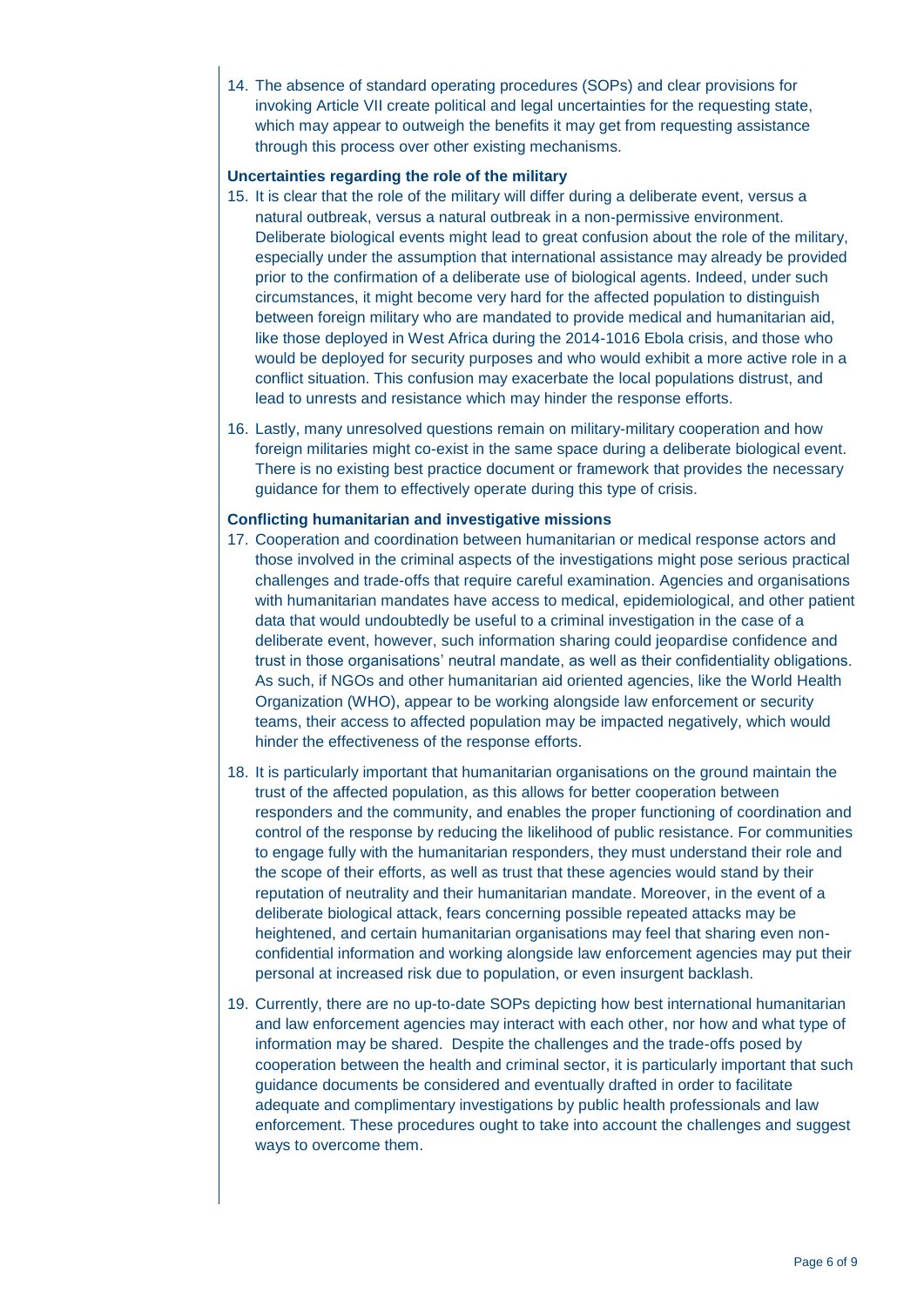## **Next steps: addressing the identified challenges**

Through plenary discussions and small group workshops, the participants identified the numerous challenges described above, and came together from multiple perspectives to propose a holistic list of discrete activities to be tackled in the next several months to years.

## **Leadership and stakeholder mapping**

- 20. A roster of experts, or a deliberate biological event working group, composed of responder agencies and other relevant actors, and involving the health, security, law enforcement and humanitarian sectors, ought to be created and meet regularly to address the issues identified above. This group would be tasked with a specific number of action items aimed at strengthening the IOs' capacity to prepare and respond to deliberate biological events.
- 21. This roster of expert would be specifically tasked with strategic and operational coordination efforts, to include planning, preparedness and exercises, and well as with the creation of a glossary of terms to standardise vocabulary across organisations and facilitate coordination. This working group would also aim to undertake a situational assessment and mapping of existing mandates, capabilities, resources and mechanisms already in place at the IO level. During this process, it is also incumbent to the organisations in question to self-assess and report back to the working group. Designing a visual representation of the all the stakeholder that would be involved in the response to deliberate biological events, their mandates and how they interrelate would be a particularly helpful tool to further clarify roles and responsibilities, and connect the existing capacities that are currently disjointed.
- 22. Lastly, leadership determinations may be highly uncertain and contingent on circumstances of the deliberate biological event. One solution to address this issue might be to create a coordinating group (including WHO, the UN Office for Disarmament Affairs (UNODA), and other international stakeholders, and to establish matching operating procedures and Memorandums of Understanding (MOUs) that clarify the roles between the Conventions, the state parties and the IOs. Each relevant entity would lead part of the response according to its area of responsibility and expertise.

#### **Humanitarian response versus criminal investigation**

- 23. Going forward it is also important to clarify the separation of humanitarian and investigative aspects of the response. International organisations should come together to design a mechanism of information sharing between the public health community and the law enforcement community in a way that respect their mandates. The first steps of this process include strengthening the relationship between the relevant health and security agencies ahead of time, identifying a core set of elements that can be shared and defining a set of agreed guidelines for investigations. Guidance might focus on ensuring effective information sharing and sustaining complementarity efforts without compromising either operation.
- 24. To further clarify the separation between public health investigation and law enforcement investigation, it is crucial to first agree on a standardised definition of "investigation" in particular circumstances. Importantly, it might be useful to define whether the objective of an investigation is to put blame on someone or if the investigation is solely carried out for epidemiological and clinical purposes. It could prove valuable to replicate the "no blame culture" that applies in the aviation field when investigating a plane crash. That way, the public face of any investigation should be "no blame", even if it happens in articulation with other investigative processes. In such instances, mandates for fact finding and putting blame could be different.

#### **Leveraging existing expertise and resources**

25. Member states and IOs independently harbour significant amount of knowledge, mechanisms and frameworks that could be used to inform and validate next steps. For example, 15 years ago, stakeholders were experiencing similar challenges with how to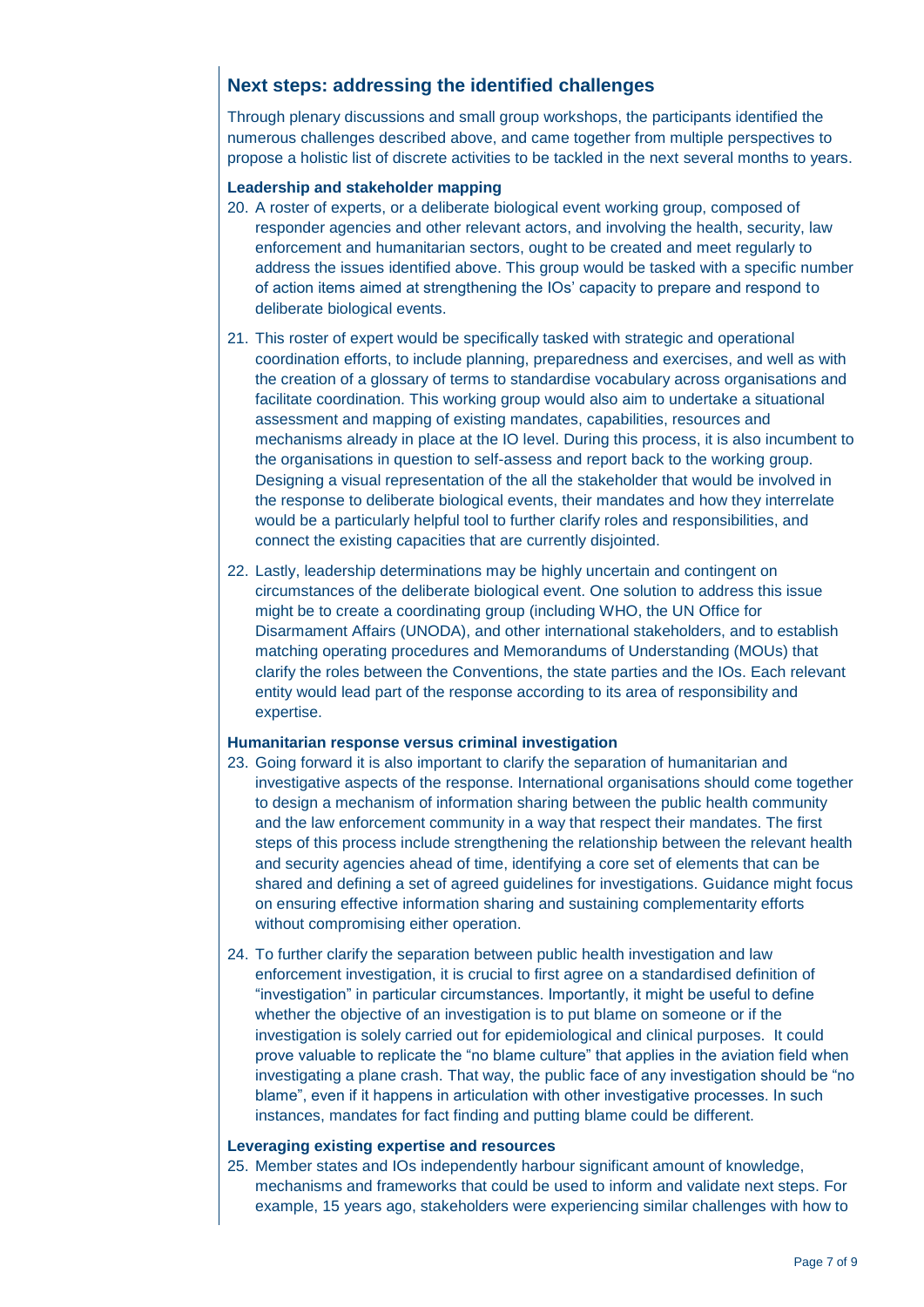address deliberate chemical events, yet today the OPCW has numerous SOPs, MOUs and a team of trained experts ready to deploy at all times. These frameworks and documents, which were used effectively during the recent fact-finding missions in Syria and Iraq, should be an inspiration for the future of deliberate biological event preparedness and response. While it is clear that the OPCW SOPs and guidelines are specific to chemical events, they could be used to inform biological events SOPs. The challenges and uncertainties outlined above make it difficult to identify a scenario where assistance under the BWC, as it stands today, may play an important role during a response to a deliberate biological event. Moreover, with the absence of an Office for the Prohibition of Biological Weapons (OPBW), it is unclear who would coordinate the assistance offered under Article VII. A number of options exist to addresses these issues, including 1) setting up a mechanism within a new OPBW or enlarge the BWC Implementation Support Unit (ISU) with experts that could perform an investigation of alleged use; or 2) duplicate the UN Secretary General Mechanism (UNSGM) and create a similar mechanism solely under the BWC; and 3) rely on the current UNSGM and strengthen its operational readiness. Option 3 may be the most viable option at the current stage, and a set of designated and specifically trained experts may be required to facilitate the drafting of SOPs and training exercises, which are crucial to ensure that expertise and experience are promptly available in the case of an investigation of alleged use.

- 26. Similarly, multiple member states have highly efficient national chemical, biological, radiological and nuclear (CBRN) response teams, which are well trained and have created SOPs for evidence collection that can be use jointly by responders and investigators. These member states also organise regular exercises and training programs based upon a whole government approach to promote inter-sectorial cooperation. These national levels SOPs and other key strategic documents could be used as a basis for the development international SOPs.
- 27. While SOPs and guidelines on secure sample packaging and transport exist, they are lacking in the context of deliberate events. Nations should be the driving force of the initiative to develop these much needed SOPs. Gold standard national forensic laboratories in particular should provide guidance and best practices to the IOs in the development of those key documents, while engaging in discussions and validation processes with a roster of international experts.
- 28. There is need for adequate mechanisms and standard protocols for the cross-checking of lab results in the event of deliberate biological event. Leveraging the expertise of some member states by creating a reference laboratory network for forensic investigations under the UNSGM could be a pertinent first step towards stronger forensic capacity at the international level. This reference laboratory network could also collaborate with the roster of expert in the development of gold standard protocols in the context of a deliberate event.

#### **Medical Counter Measures (MCM) and genetic sequencing**

- 29. In the context of deliberate events, discussions on the access to genetic sequence data and the utilisation of reference databases are plagued by many uncertainties. There are no existing procedures on the handling of genetic data during heightened security environments, and it is unclear if this data would be kept private during a forensic investigation or if, depending on the sequencing of events, it may be too late by the time deliberate use is determined. The legal implications and their impact on forensic investigations should be further explored by a circle of experts in the forensic laboratory sphere. The end result of this preliminary research could be a white paper on how these issues might impact forensics and what it might mean in the context of deliberate events.
- 30. There is a need to clarify Medical Countermeasure (MCM) stockpiling strategies and procurement mechanisms. MCM are a crucial part of the response to infectious diseases crises, natural or deliberate, and the international community should look